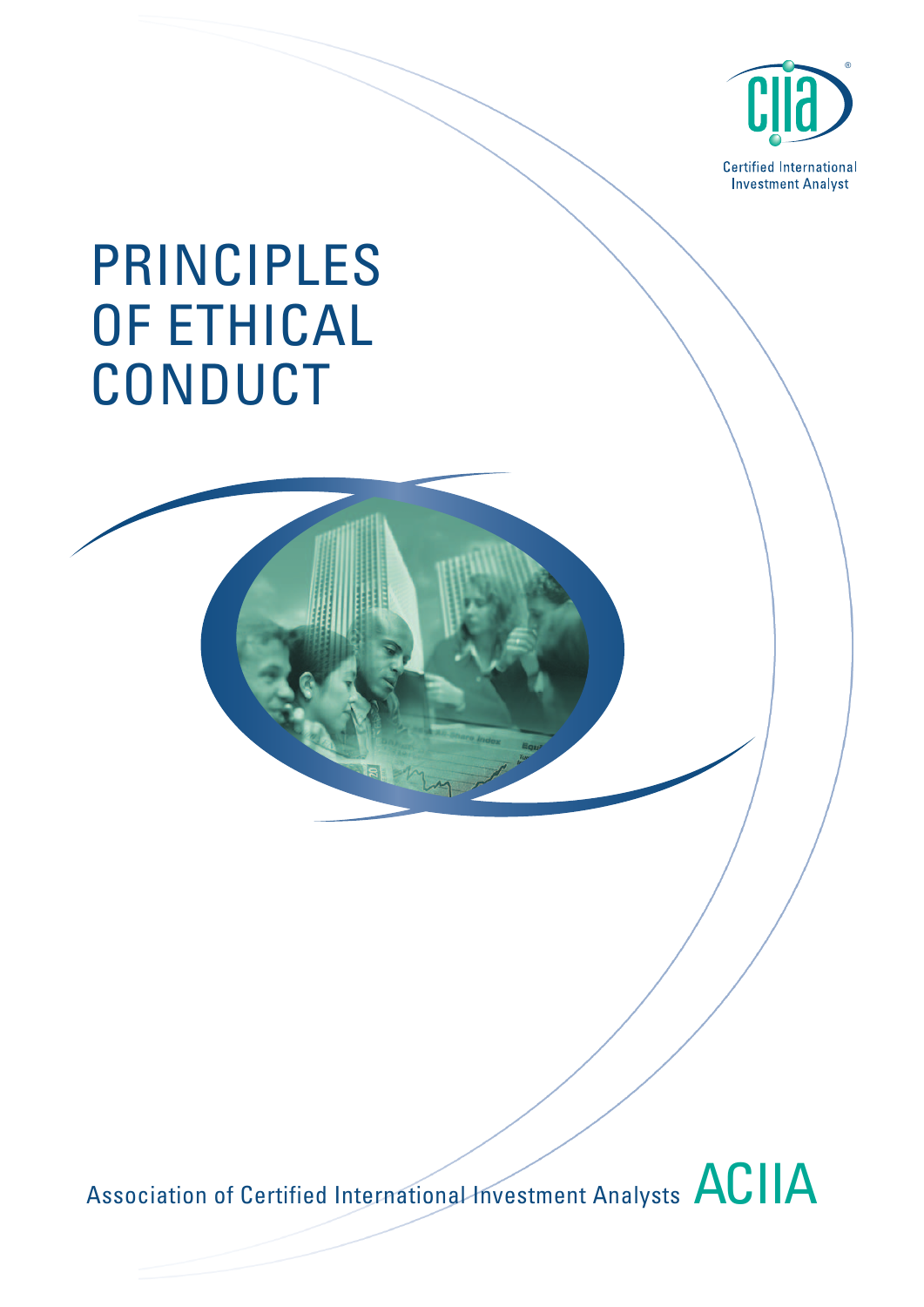# **Association of Certified International Investment Analysts PRINCIPLES OF ETHICAL CONDUCT**

#### **Preamble**

In an increasingly global investment environment, the Association of Certified International Investment Analysts, ACIIA\* was founded with the goal of establishing a base of common standards of technical and ethical knowledge and practices and of facilitating the exchange of information among investment analysts worldwide.

The philosophy behind the development of the CIIA\* education program was that investment analysts' activities in various countries and regions are characterized by differences in culture, practices and regulations which should be recognized and respected by market participants. The CIIA program also seeks to promote the implementation and enforcement of high technical and ethical standards, to ensure the close relationship and mobility of investment analysts across the different markets.

The ACIIA considers professional competence and ethics as the key pillars underlying investment analysts' activities worldwide. The association also places emphasis on investment analysts' independence from any external undue pressure which could impair their objectivity.

The ACIIA's recognition of the governing role of national/regional associations in their own countries/regions – irrespective of their size or the development stage of the local market – is a key factor which differentiates the association from any other entity in global capital markets. The association's policy to respect the cultural and regulatory aspects of each country/region also helps investment analysts better understand the local factors which could affect an investment decision and thus limits the risk of such decisions being taken on the basis of wrong or incorrect views or perceptions. The close relation that the ACIIA promotes among its members, encourages not only the ongoing exchange of knowledge and experience between markets of different sizes and stages of development, but also the assimilation of the technical and ethical practices adopted in various countries/regions, thus converging towards best practice. The global CIIA program is adopted and implemented by each of the national/regional member associations of the ACIIA, in compliance with the common principles laid down by the latter. The global CIIA

<sup>\*</sup> ACIIA® and CIIA® are registered trademarks of the Association of Certified International Investment Analysts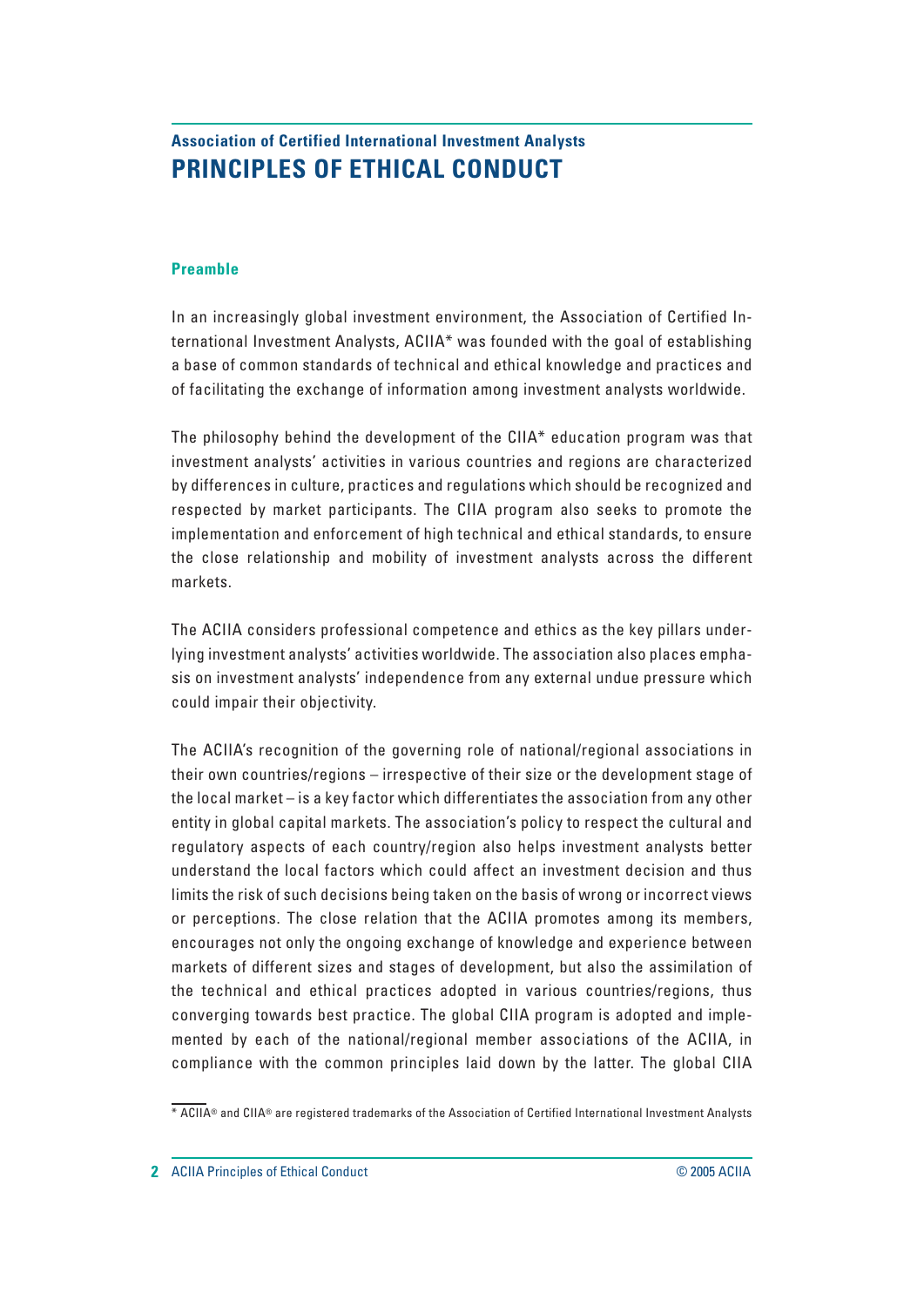education program was developed, and is continuously reviewed, through the democratic collaboration between national/regional ACIIA member associations, which represent investment analysts around the world. The CIIA program combines international common examinations comprising two levels (Foundation and Final) administered by ACIIA, with a national specific examination, covering national specific components, administered by each national/regional association.

In this context, the ACIIA has established Principles of Ethical Conduct, which incorporate globally-accepted best practices. Each national/regional association is encouraged to adopt the Principles and to use them as a model to develop or improve their own ethical codes and standards as necessary.

For the purpose of these Principles, 'Investment analysts' are individuals who evaluate or use financial, economic or statistical data as part of the professional practice of financial analysis, investment management, portfolio management, securities analysis, investment counselling, or other similar professions.

The ACIIA Principles consist of Fundamental Principles which lay down fundamental ethical behaviour for investment analysts and Specific Key Principles, which apply these Fundamental Principles to investment analysts' activities. Lastly, Key Recommendations have been defined as standards which each national/regional association is recommended to adopt to give effect to each Specific Key Principle.

The ACIIA Principles seek to ensure the highest ethical conduct of investment analysts. Primarily, these principles are directed at investment analysts which are members of ACIIA associations, but they aim at setting standards for everyone of the profession, thus contributing to the integrity of global capital markets as a whole.

# **A. Fundamental Principles**

# **1. Honesty, Integrity, and Fairness**

Investment analysts shall observe high standards of honesty, integrity, and fairness in dealings with clients, prospective clients, and others related to professional activities, so as to enhance public confidence in the profession.

**2. Reasonable Care and Diligence**

Investment analysts shall perform their professional activities with reasonable care, prudence and diligence.

**3. Interests of Clients First**

Investment analysts shall always act in the best interests of their clients and prospective clients, and place the interests of clients and prospective clients before their own or that of their employers, or those of any third party.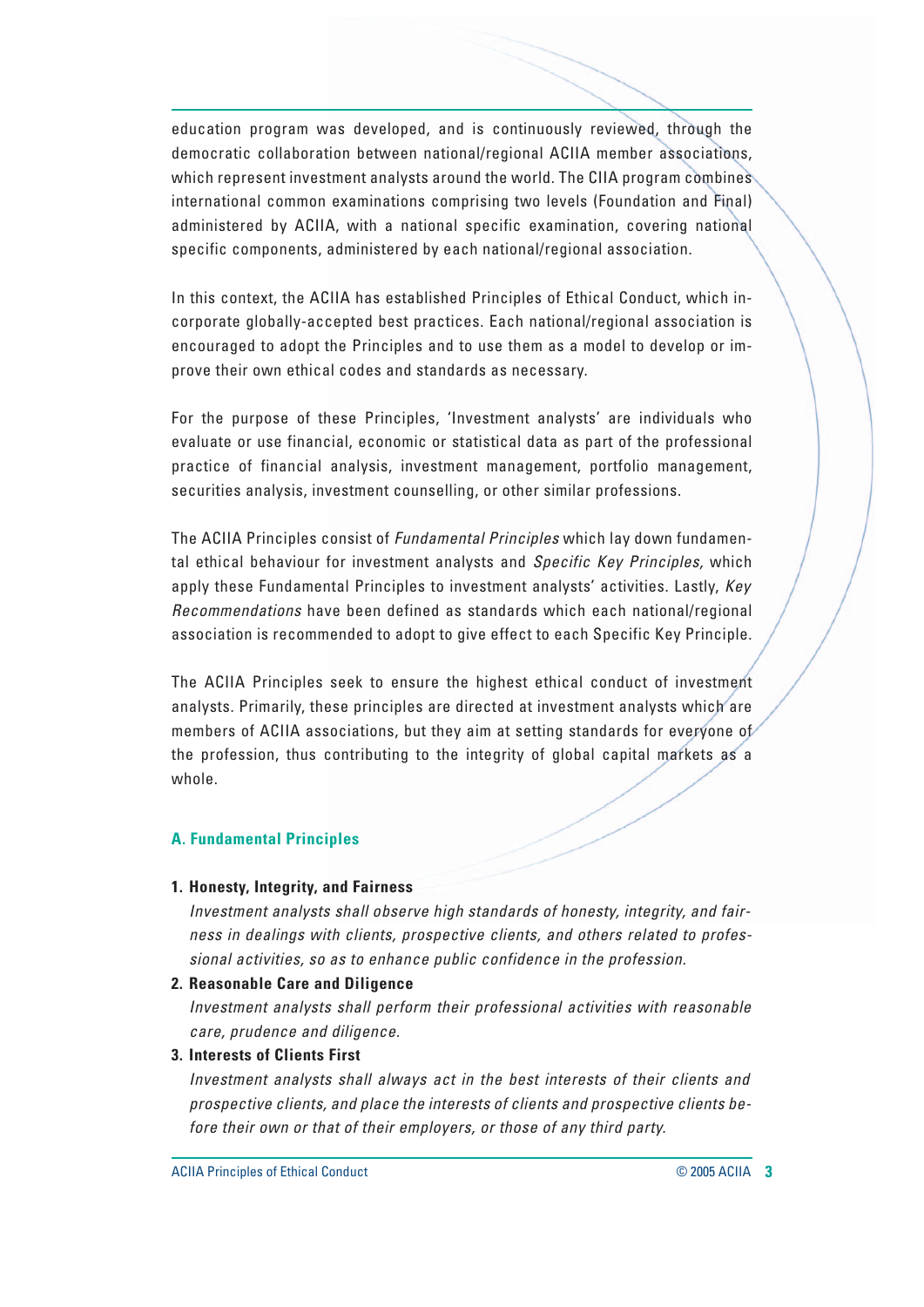#### **4. Independence and Objectivity**

Investment analysts shall take reasonable care to maintain independence and objectivity and to make fair judgments in performing their professional activities.

#### **5. Professional Competence**

Investment analysts shall continuously strive to maintain and improve their professional competence.

#### **6. Required Knowledge and Compliance**

Investment analysts shall maintain knowledge of and comply with all applicable laws, rules, regulations, and the codes of ethics and standards of professional conduct of national or regional associations, and shall not consciously partake in any violation of an ethical or legal nature.

# **B. Specific Key Principles**

#### **1. Reasonable Basis and Fair Representation**

**Principle:** Investment analysts shall have a reasonable basis for, and provide fair representation in, their investment research, recommendations, and investment management.

**Key recommendations:**

- a. Investment analysts shall have a reasonable basis for their investment research, recommendations, and investment management, supported by thorough and diligent research and analysis.
- b. Facts and opinions shall be clearly distinguished; forecasts shall be labelled as such.
- c. Analysis shall be presented clearly and structured logically so as to avoid any misinterpretation.
- d. Analysis shall be prepared with professional diligence; investment analysts shall make every reasonable effort to check the reliability and truthfulness of information from external sources.
- e. The basic principles and methods used for valuation, securities' selection, and portfolio construction, and any material changes to them, shall be disclosed; all material facts and risk factors shall be adequately disclosed.
- f. Investment analysts shall not give assurances or guarantees, either orally or written, regarding the performance of an investment.
- g. When using material prepared by another, investment analysts shall take prudent and thorough care acknowledging the name of the author, publisher, or source of such material.
- h. Investment analysts shall maintain appropriate records to support the reasonableness of their investment research, recommendations, and investment management.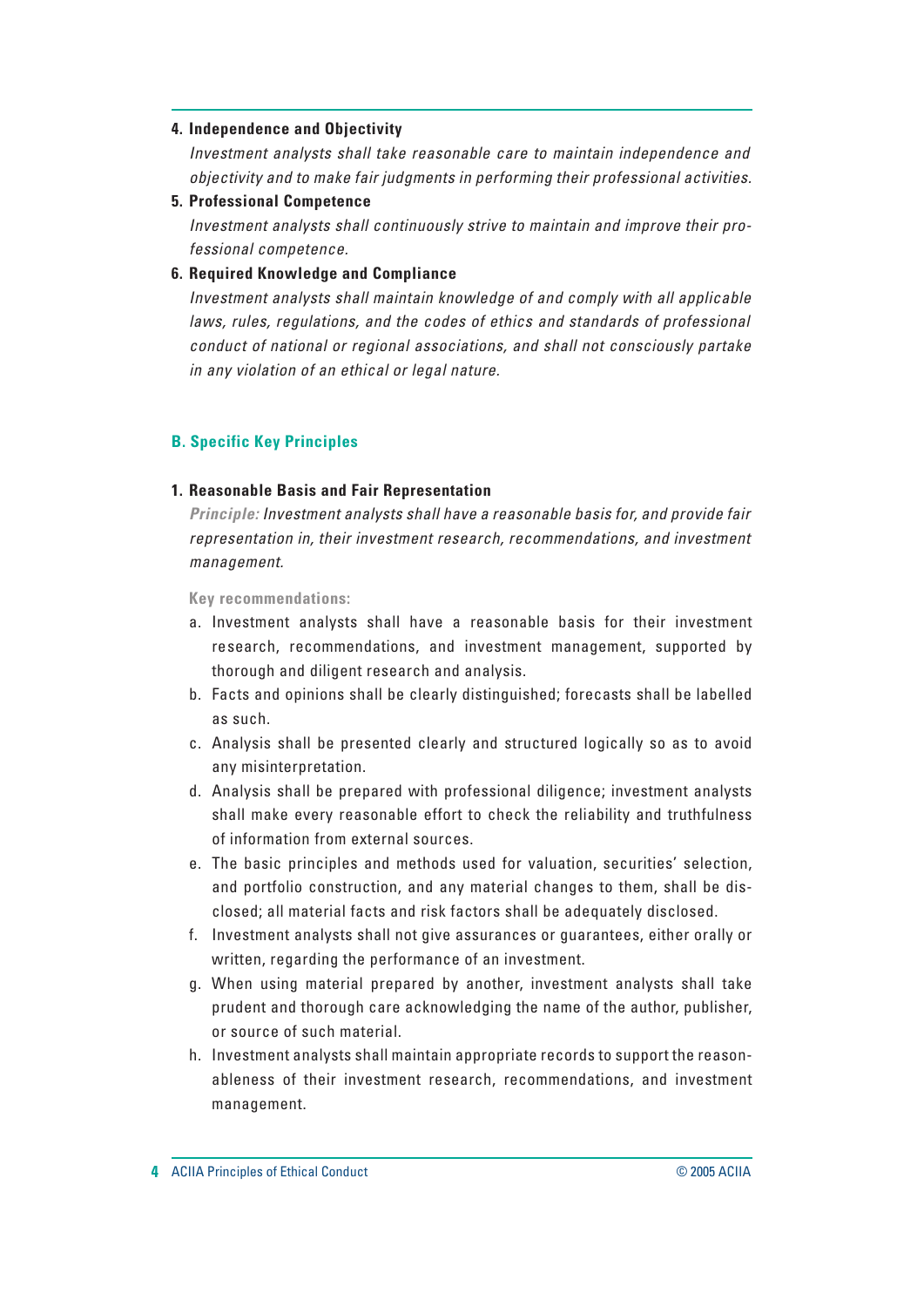#### **2. Suitability**

**Principle:** Investment analysts shall assess the appropriateness of an investment recommendation or investment action for their clients and prospective clients.

#### **Key recommendations:**

- a. Investment analysts shall make a reasonable inquiry into clients' and prospective clients' financial situations, and know their needs and investment experiences.
- b. Investment analysts shall consider the appropriateness of investment recommendations or actions for clients' investment objectives and portfolios.
- c. Investment analysts shall clearly indicate the basic features of an investment and its associated risks to clients and prospective clients.
- d. When an investment recommendation is made to the public (not specified clients), investment analysts shall indicate information such as provided under B.2.c. above so that the recipients of the recommendation can determine whether the recommendation is appropriate for them or not.

#### **3. Prohibition Against Misrepresentation**

**Principle:** Investment analysts shall accurately present all relevant facts to avoid any misrepresentation as to their professional services.

**Key recommendations:**

- a. Investment analysts shall not make any statements that could be misleading as to the services offered to clients and prospective clients, and any other important facts relevant to professional activities.
- b. Investment analysts shall present investment performance fairly, accurately, and completely to their clients and prospective clients.

#### **4. Prevention and Disclosure of Conflicts of Interest**

**Principle:** Investment analysts shall take all necessary steps to avoid conflicts of interest that could reasonably be expected to impair their independence and objectivity.

**Key recommendations:**

- a. Investment analysts shall disclose to their clients, prospective clients, and employers all matters that could reasonably be expected to impair their independence and objectivity.
- b. Investment analysts shall inform their supervisors of any form of pressure arising in the course of their professional duties.
- c. Investment analysts shall refrain from ownership of securities in their coverage sectors, unless such ownership is reasonably judged not to impair research objectivity and is disclosed to clients and prospective clients.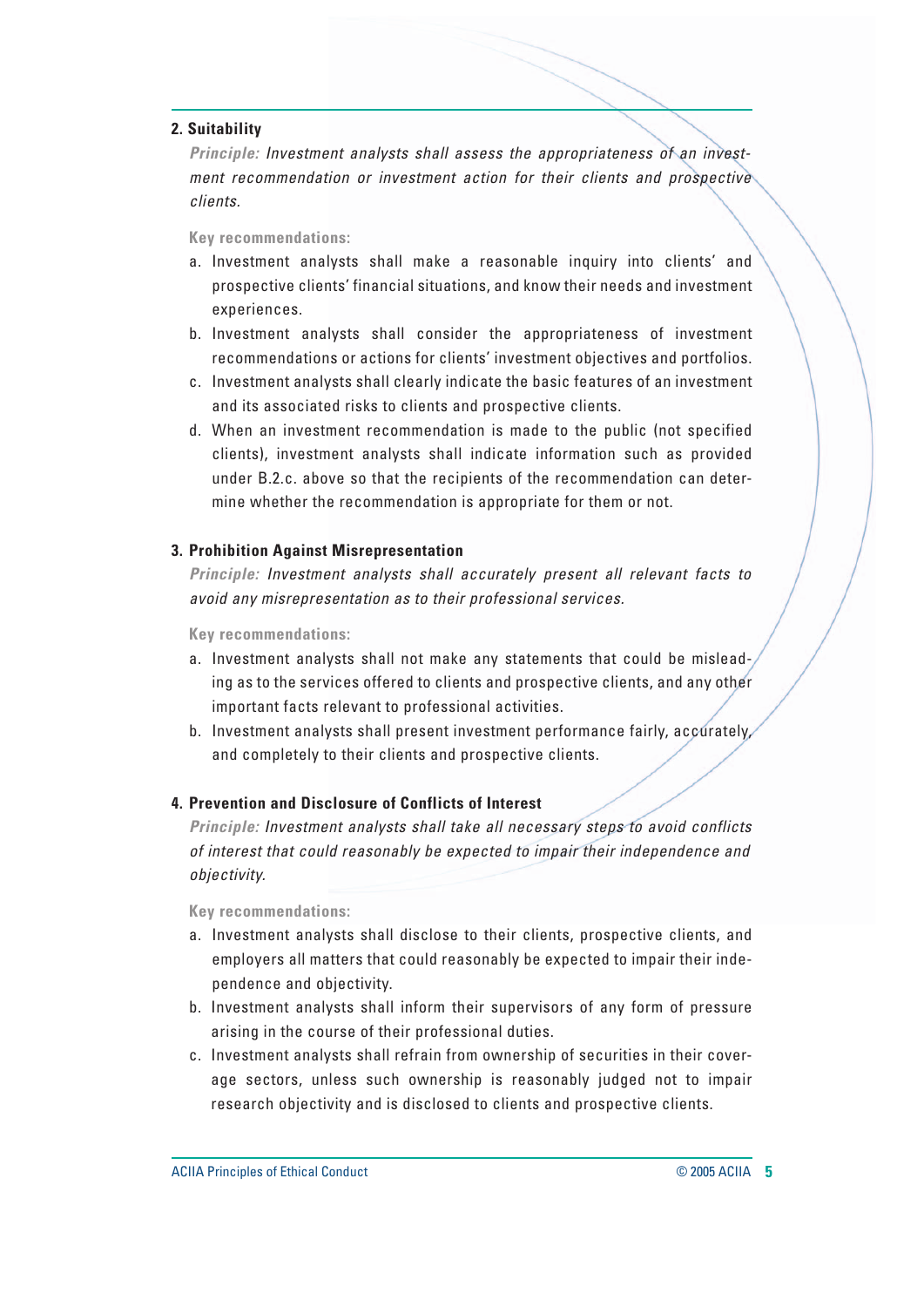- d. Investment analysts assigning recommendations shall allow their clients and prospective clients adequate time to act on their recommendations before acting on their own behalf or their employers.
- e. Investment analysts shall not trade inconsistently with their firm's published recommendations, except in cases of clear personal necessity and only in compliance with the employer's disclosure procedures.
- f. Investment analysts shall give priority to investment transactions for clients over their personal or employers' account transactions.

# **5. Compensation**

**Principle:** Investment analysts shall not accept compensation that could reasonably be expected to impair their independence and objectivity.

**Key recommendations:**

- a. Investment analysts shall disclose to their clients, prospective clients, and employers all monetary compensation or other benefits for services provided to clients from any source other than their firms.
- b. Investment analysts shall not accept from companies that they cover, gifts or other benefits which could reasonably be expected to impair their independence and objectivity.

# **6. Fair Dealing with Clients**

**Principle:** Investment analysts shall deal fairly with all clients and prospective clients when disseminating investment recommendations and taking investment actions.

# **7. Prohibition Against Use of Material, Non-Public Information**

**Principle:** Investment analysts, whilst in the possession of material non-public information relating to issuers of financial instruments, shall not trade on, or communicate to others, such information, or use such information in investment analysis.

# **8. Proper Use of Professional Qualifications**

**Principle:** Investment analysts shall use their qualifications with due care so as to enhance the standing of and confidence in such qualifications and their related associations.

# **Key recommendations:**

When using the CIIA designation in their professional activities, investment analysts shall take due care so as to enhance the standing of and confidence in the qualification and its related associations.

# **9. Preservation of Client Confidentiality**

**Principle:** Investment analysts shall preserve the confidentiality of information about clients and prospective clients.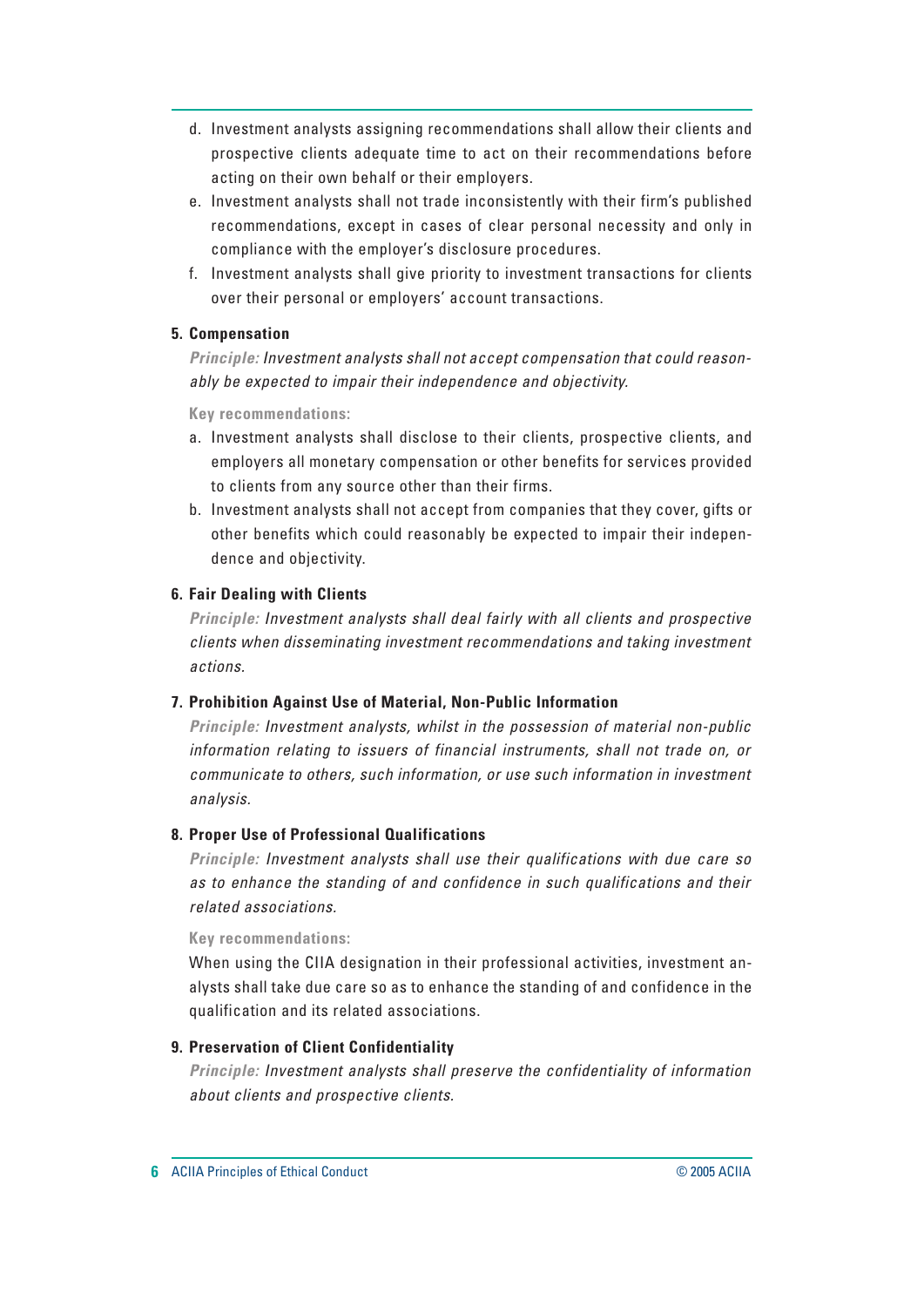# **ACIIA PRINCIPLES OF ETHICAL CONDUCT AT A GLANCE**

# **A. Fundamental Principles**

Investment analysts shall:

- A.1 Observe high standards of honesty, integrity, and fairness in dealings with clients, prospective clients, and others related to professional activities, so as to enhance public confidence in the profession.
- A.2 Perform their professional activities with reasonable care, prudence and diligence.
- A.3 Always act in the best interests of their clients and prospective clients, and place the interests of clients and prospective clients before their own or that of their employers, or those of any third party.
- A.4 Take reasonable care to maintain independence and objectivity and to make fair judgments in performing their professional activities.
- A.5 Continuously strive to maintain and improve their professional competence.
- A.6 Maintain knowledge of and comply with all applicable laws, rules, regulations, and the codes of ethics and standards of professional conduct of national or regional associations, and shall not consciously partake in any violation of an ethical or legal nature.

# **B. Specific Key Principles**

Investment analysts shall:

- B.1 Have a reasonable basis for, and provide fair representation in, their investment research, recommendations, and investment management.
- B.2 Assess the appropriateness of an investment recommendation or investment action for their clients and prospective clients.
- B.3 Accurately present all relevant facts to avoid any misrepresentation as to their professional services.
- B.4 Take all necessary steps to avoid conflicts of interest that could reasonably be expected to impair their independence and objectivity.
- B.5 Not accept compensation that could reasonably be expected to impair their independence and objectivity.
- B.6 Deal fairly with all clients and prospective clients when disseminating investment recommendations and taking investment actions.
- B.7 Whilst in the possession of material non-public information relating to issuers of financial instruments, not trade on, or communicate to others, such information, or use such information in investment analysis.
- B.8 Use their qualifications with due care so as to enhance the standing of and confidence in such qualifications and their related associations.
- B.9 Preserve the confidentiality of information about clients and prospective clients.